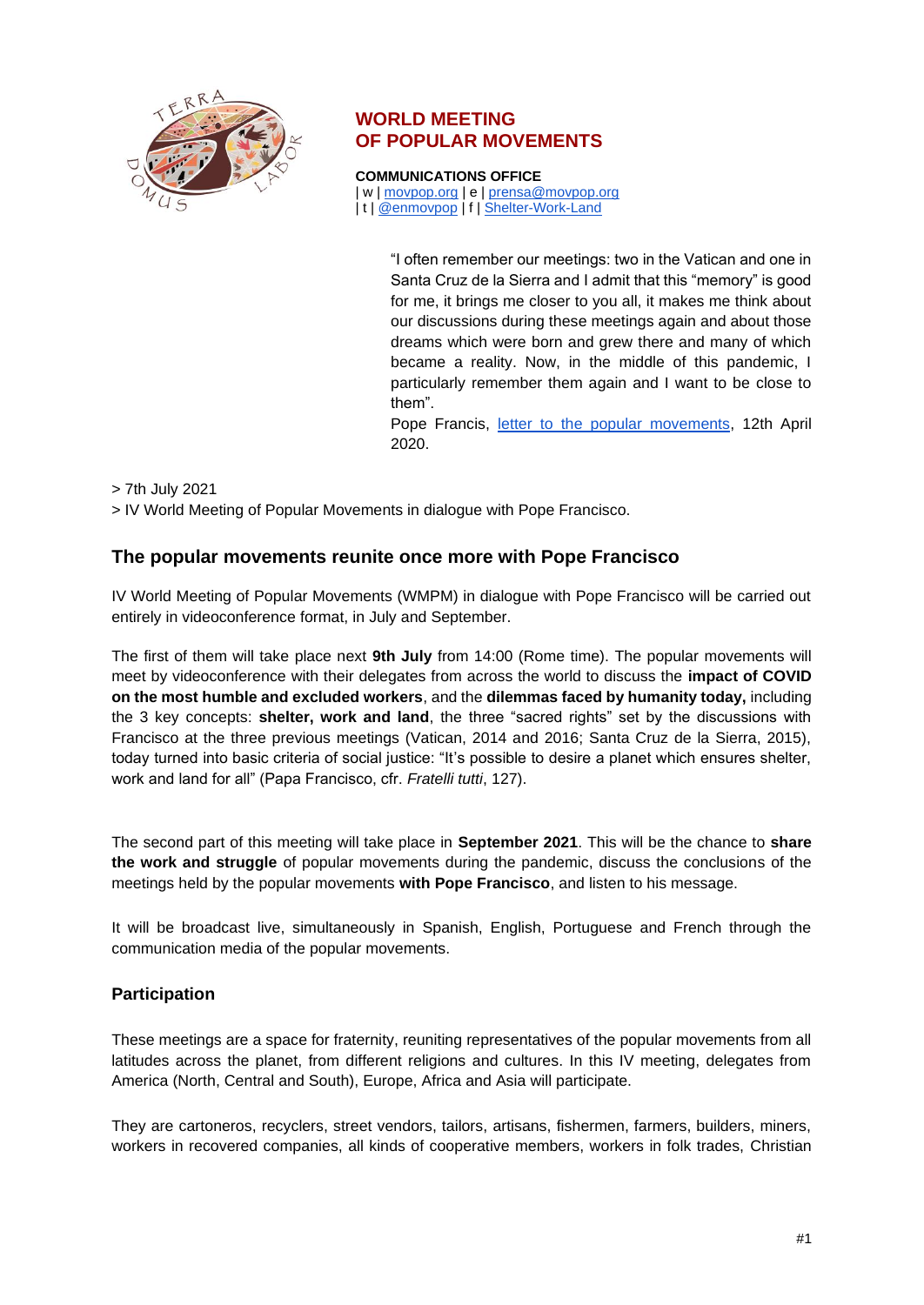

## **WORLD MEETING OF POPULAR MOVEMENTS**

**COMMUNICATIONS OFFICE** | w | [movpop.org](http://www.movpop.org/) | e | [prensa@movpop.org](mailto:prensa@movpop.org) | t | [@enmovpop](https://twitter.com/enmovpop) | f | [Shelter-Work-Land](https://www.facebook.com/Encuentro-Mundial-Movimientos-Populares-Tierra-Techo-Trabajo-1502545013320097/)

workers of varied offices and professions, neighborhood and villa workers who practice the culture of meeting and walking together.

For seven years, poor people, those who are neglected and excluded, coming from the urban, rural and labour peripheries have met at the WMPM in dialogue with brother Pope Francisco to make heard and give visibility to their concerns about the increased injustice caused by the exclusive capitalist system. They meet in order to reflect and to share their social struggles, organised from the community and above all to propose alternative solutions and new ways to fight, in defence of the rights they call for, mainly Shelter, Work and Land.

In this process, this WMPM faces daunting challenges due to the context it is carried out in. It's held at a historic moment of multi-dimensional crisis, spread across the globe, with a never-before-seen magnitude, created by the COVID-19 pandemic.

### **Organising committee**

This committee contributes to the organisation and dynamization of the meeting. They maintain the dialogue with the Holy See, through the Dicastery for Integrated Human Development. On behalf of the popular movements, it consists of João Pedro Stédile from the Landless Workers Movement (MST) - La Vía Campesina in Brazil; Juan Graboi, from the Movement of Excluded Workers (MTE) - Union of Workers of the Popular Economy (UTEP) in Argentina; Rouse Molokoane from the National Slum Dwellers Federation in India - Slum Dwellers International (SDI); Charo Castelló, from the Catholic Action Workers Brotherhood (HOAC) in Spain - World Movement of Christian Workers (WMCW); Gloria Morales Palos, from PICO Network in the United States; and Luca Cassarini, from Mediterranean Saving Humans in Italy.

### **Communications office**

The IV Worldwide Meeting of Popular Movements has a team of activists available who will focus their work on attending to the social communication media which require this, and in building their own story which makes it possible to hear the voice of and make visible millions of people who are being excluded from a good life.

During the meeting, the following communication spaces will be used: website > [www.movpop.org](http://www.movpop.org/) email > [prensa@movpop.org](mailto:prensa@movpop.org) Twitter > [@enmovpop](https://twitter.com/enmovpop) Facebook > Shelter-Work-Land

### **Contact details**

General > encuentro@movpop.org Carolina Palacio +54 9 11 5026-9019